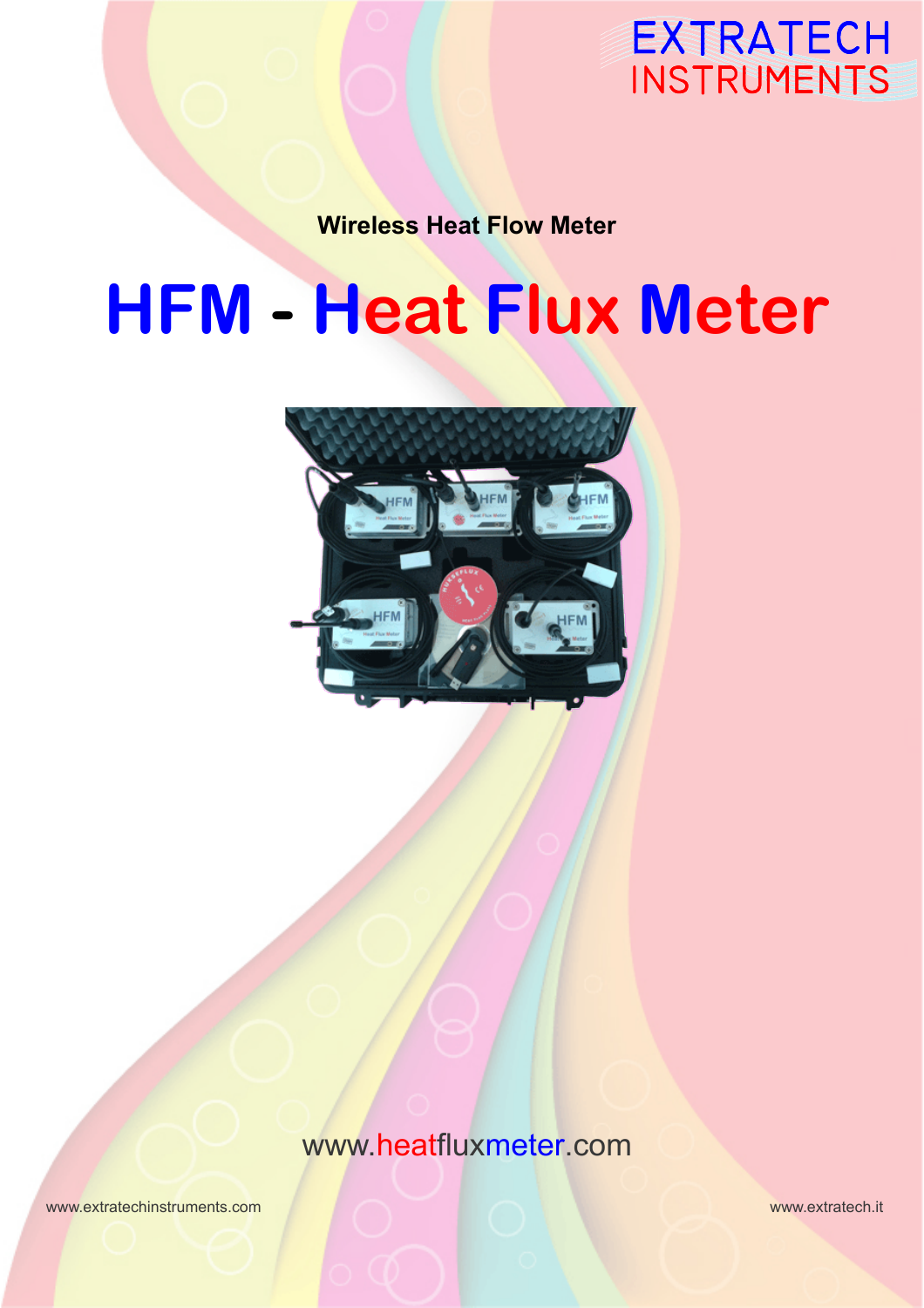The new heat flow meter **HFM** (Heat Flux Meter) is the ideal tool for in-situ measurement of thermal resistance and thermal transmittance. The new heat flow meter HFM (Heat Flux Meter) is the ideal tool for in-situ measurements of transmittance. This tool is distinguished by the precision of the measurements, the ease of implementation of the campaign of the diagnosis and for the high capacity of customization and expansion of the number and the type of probes.



Our **HFM** can be configured from two temperature probes and one thermal flow probe. The typical configuration is composed of four temperature probes surface wall and one thermal flow sensor.

With the new HFM we can meet all requests, from simple applications "entry level" to the more complex for R & D.

The architecture used allows for a modern instrument, accurate, versatile, easy to use and extremely cheap, that is beyond compare on the international stage. In general, such as sensors, pyranometers, hygrometers, humidity, wind gauges, strain gauges, with outputs of 4-20 mA,  $0-2.5$  V,  $0-10V$ ,  $-50$  mV /  $+50$  mV can be integrated into monitoring.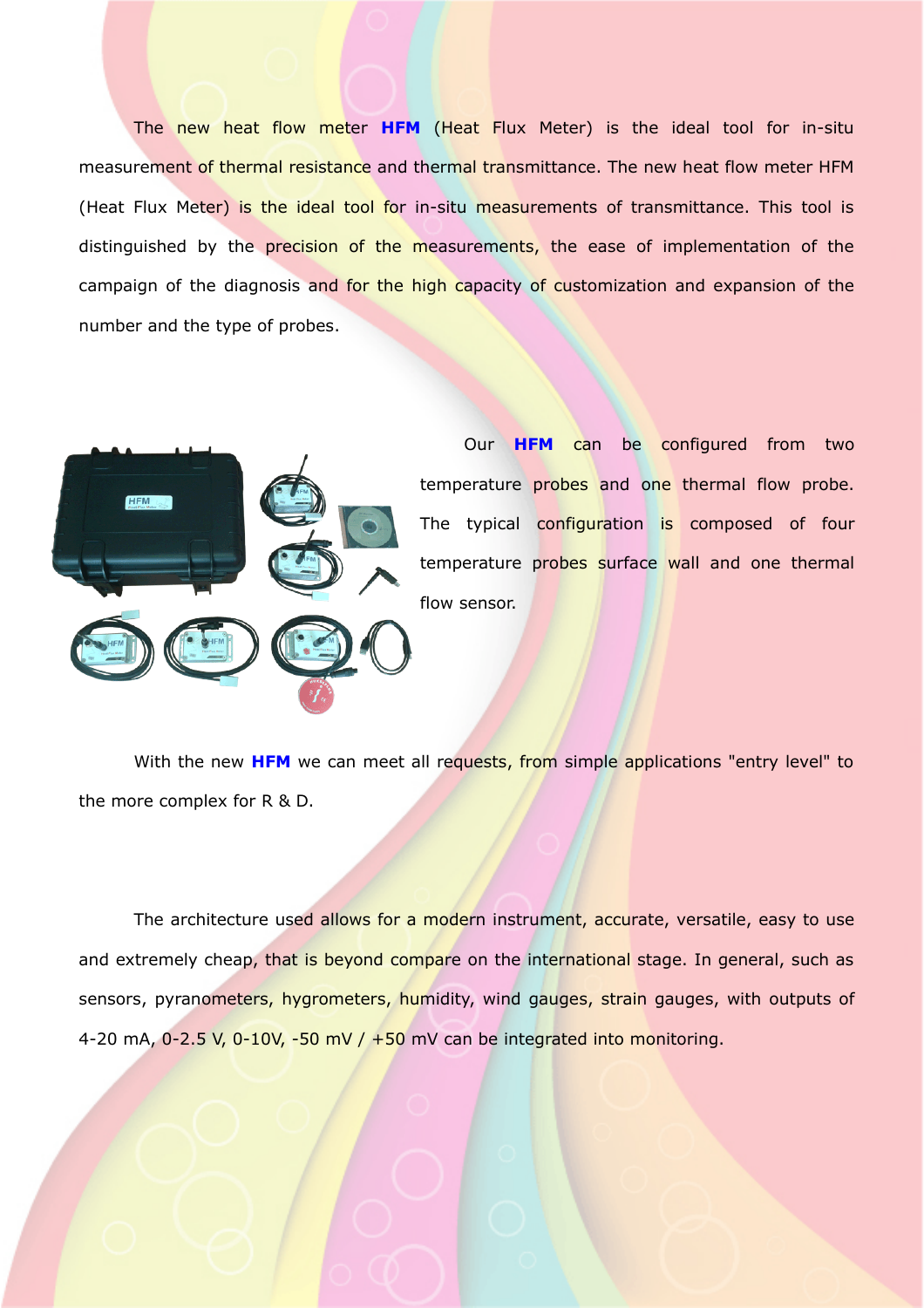| <b>Examples of single-point configurations</b>                             |                                                                             |
|----------------------------------------------------------------------------|-----------------------------------------------------------------------------|
| Mini cod.F1T2                                                              | $Eco$ cod. F1T3                                                             |
| N° 2 T probes<br>(one for internal side and one for external side)         | $N^{\circ}$ 3 T probes<br>(one for internal side and two for external side) |
| N° 1 Heat flux plate                                                       | $N^{\circ}$ 1 Heat flux plate                                               |
|                                                                            |                                                                             |
|                                                                            |                                                                             |
| <b>Standard</b> cod.F1T4                                                   | $Top - cod.F2T4$                                                            |
| $N^{\circ}4$ T probes<br>(two for internal side and two for external side) | Nº4 T probes<br>(two for internal side and two for external side)           |
| N° 1 Heat flux plate                                                       | N° 2 Heat flux plate                                                        |
|                                                                            |                                                                             |

| Examples of double-point configurations                             |                                                                     |
|---------------------------------------------------------------------|---------------------------------------------------------------------|
| $Eco-2 - cod.F2T6$                                                  | <b>Standard-2 - cod.F2T8</b>                                        |
| N°3x2 T probes<br>(one for internal side and two for external side) | Nº4x2 T probes<br>(two for internal side and two for external side) |
| N° 1x2 Heat flux plate                                              | N° 1x2 Heat flux plate                                              |
|                                                                     |                                                                     |
|                                                                     |                                                                     |

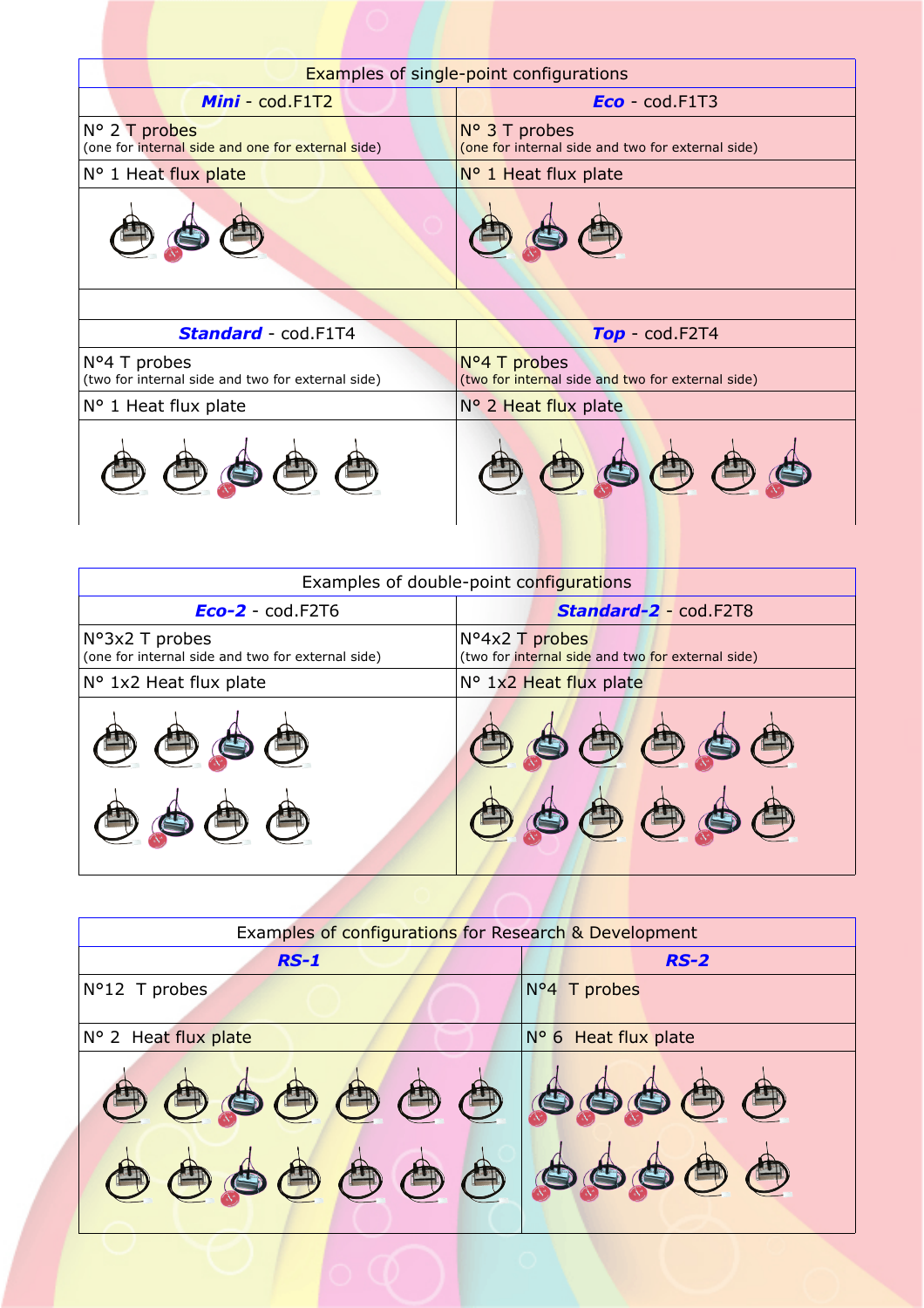



# **Specifications:**

#### **General:**

- Manageable units: **up to 500 devices contemporaries!**
- Internal memory: 32256 samples with date and time
- Protection: IP 65
- Operating Temperature: -40 ° C to +85 ° C
- No. 2 AA Lithium Thionyl (included) with connectors
- Typical battery life: up to 3 years at 25 ° C with sampling every 10 minutes (not in ALERT MODE)

## **Acquisition of data:**

- Recording intervals: selectable by sw
- Clock: Built-in
- Recording media: Internal memory
- Data format: CSV

## **Data transmission:**

- Frequency: ISM 868 MHz
- Receiver sensitivity:-100dBm
- Power transmission: 3dBm
- Free field range: 800m
- Flow in buildings: up to 5 floors

#### **Surface temperature sensor:**

- PT1000 class A
- measuring range from -50  $\degree$  C to +150  $\degree$  C (+ / 15% IEC 751)
- with 3 m cable

### **Heat Flow plate:**

- Sensitivity (nominal): 50 μV/ Wm<sup>2</sup>
- Operating range: -30 ° C to +70 ° C
- Thermal resistance of the sensor: <6:25 10-3 Km2 / W
- range:  $+2000$  to -2000 Wm<sup>2</sup>

# **Typical Kit (standard configuration):**

- n.2 T-probe wireless datalogger
- n.1 Heat flux wireless datalogger
- n.4 Temperature contact probe PT1000
- n.1 Heat flux plate
- n.1 Manager software for setup operation
- n.1 Software for U-calculation
- n.1 Antenna for wireless PC connection
- n.1 Pen drive with operating manual (language: italian, english)
- n.1 Transport hard case

We are always looking for the best technical solutions for this reason the configuration and specifications are subject to change without notice.



**Come and discover the latest heat flow meter HFM**